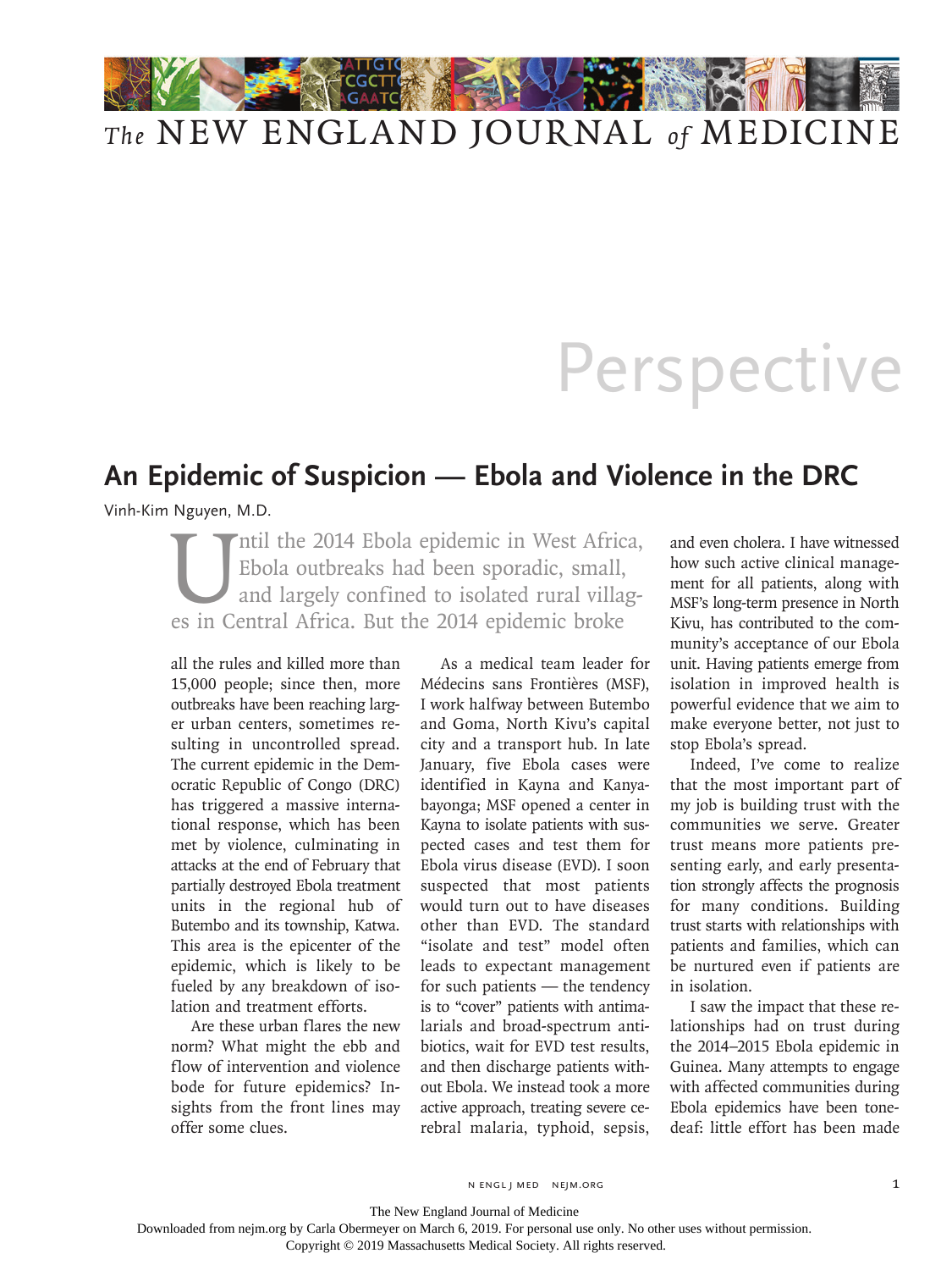to understand the public's concerns or to find out what they understand from the messages being conveyed to them. Recognizing the need to listen to the community and be prepared to answer hard questions truthfully, we shifted from a health promotion strategy of delivering rote messages — about viral transmission from bats or the importance of hand washing — toward genuine community engagement. We recruited trusted community members and trained them in active listening and communication techniques, discussing how to address questions they would receive from the public. The questions the public asked us reflected their sense of anger and betrayal at "Ebola profiteers" and their worries that the focus on Ebola would be short term and would not address more common and equally deadly everyday health issues. We found that acknowledging and addressing issues of poverty and injustice, and using examples drawn from the questioners' experience, went a long way toward allaying the concerns underlying these questions.

Yet much of the fundamental work of engaging communities and building trust is still based on outdated health education models and is often led by specialists with little understanding of social science. Such practices continue despite clear epidemiologic evidence that current containment efforts are failing. In the wake of violent attacks on health workers and treatment units, there is growing recognition that more needs to be done to gain community acceptance.

Such attacks are often labeled "resistance," but they remain poorly understood. I have encountered two forms of resistance. The first is resistance by individuals and families to prevention activities aimed at them, such as isolating a sick family member, taking a swab from a corpse, or vaccinating contacts of people with EVD. Fear drives such resistance, which is often linked to a sense of outrage and powerlessness and can lead to isolated violent incidents.

The second form of resistance involves orchestrated, armed attacks on symbols of the *Riposte* (the international response), such as triage points and treatment units. The attacks resonate with prevailing anger driven by the perception that the *Riposte*'s massive funding is not being adequately redistributed and is largely benefiting outsiders. The attacks' sophistication suggests that a shrewd political force may be behind them, capitalizing on popular anger over the epidemic in the service of larger political goals. Difficult questions are being raised not only about who might be behind the Katwa and Butembo attacks, but also about how the money for the *Riposte* is being spent and how its staff are being hired and paid.

In this setting, crucial outreach activities, such as identifying cases and ensuring safe and dignified burials, can be dangerous. Tense and occasionally violent standoffs between frightened residents and response teams are a routine occurrence. So in areas deemed insecure, outreach workers and vaccination teams are being accompanied by armed military escorts. Early in the epidemic, we witnessed armed agents forcibly bringing patients in for treatment. In a population already traumatized by violence and forceful responses to numerous crises, such tactics fuel distrust of responders, which prompts patients to flee and spawns violence.

The community outreach workers I supervise have reported that in areas where security forces accompany Ebola teams, there is substantial distrust and palpable fear, most notably of forced vaccination. In areas where the epidemic response has not involved security forces, the opposite is true: people ask to be vaccinated. The lesson is clear: guns and public health don't mix. Epidemics thrive on fear — when they are frightened, patients flee hospitals, sick people stay away to begin with, and affected communities distrust groups trying to respond to the epidemic.

As they see Land Rovers emblazoned with the logos of nongovernmental and international organizations cruising by, people in the DRC say, "Ebola is just a business." They note that no one seems to care about daily deaths from malaria and other infectious diseases, the lack of clean water, or surgeries that must be performed by candlelight because there's no power. "You will leave when Ebola does," I have heard, "but we will still be here, slowly dying from the diseases that have always killed us."

Clearly, we have learned a great deal since the 2014 Ebola epidemic. Treatment units are more humane, care is better, and more effort is being made to engage the affected communities. A vaccine appears to offer some protection, and we have rapid diagnostic kits and promising new treatments. Yet contacts are still becoming ill, and mortality remains stubbornly high; vaccine refusal is an ongoing problem,

n engl j med nejm.org

The New England Journal of Medicine

Downloaded from nejm.org by Carla Obermeyer on March 6, 2019. For personal use only. No other uses without permission.

Copyright © 2019 Massachusetts Medical Society. All rights reserved.